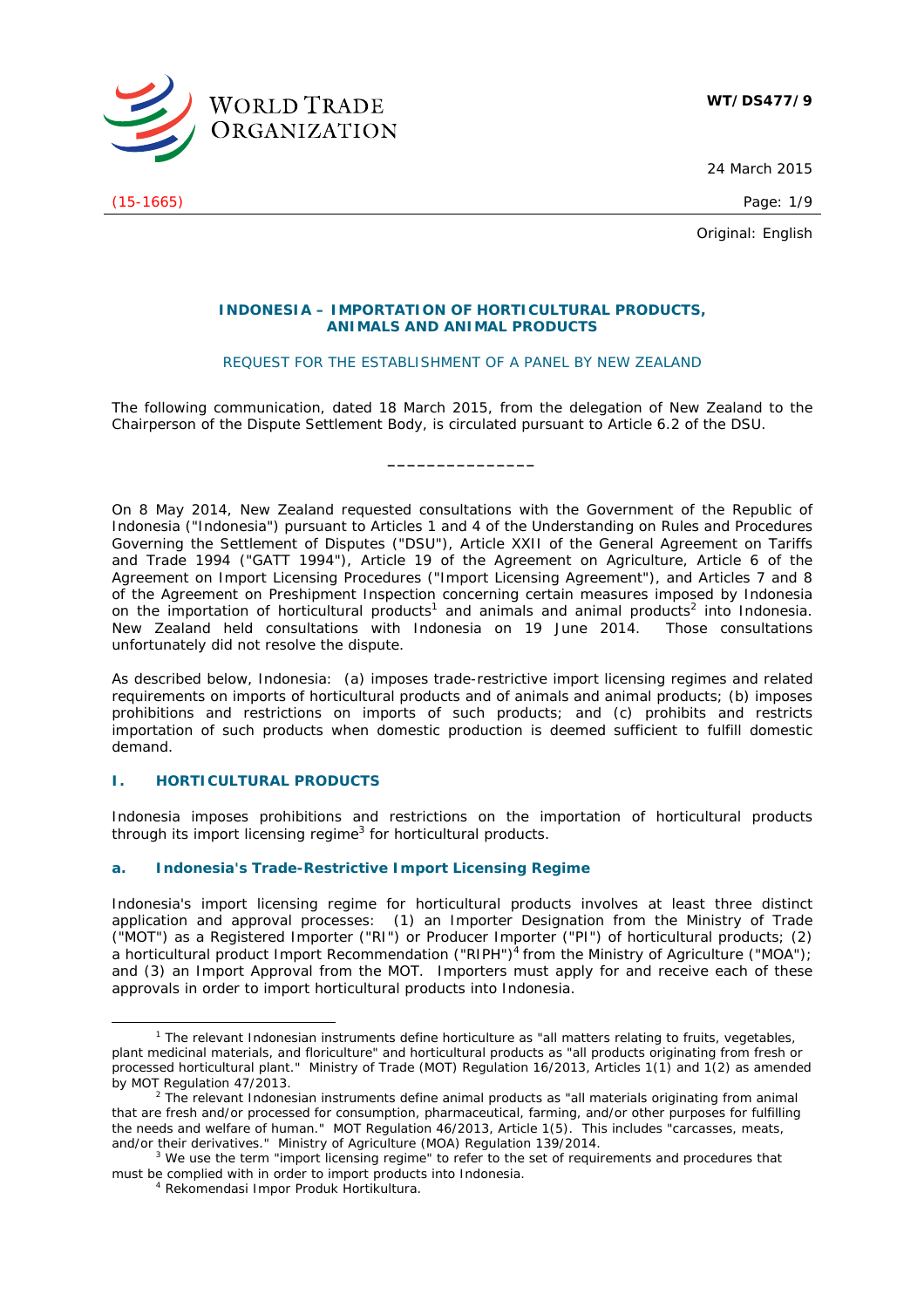Indonesia's import licensing regime for horticultural products includes, but is not limited to, the following trade-restrictive requirements:

- RIPHs and Import Approvals are valid for limited time periods, usually six months. Importers may apply for RIPHs and Import Approvals only during limited time periods before the start of each validity period, and Indonesia issues RIPHs and Import Approvals only at the start of each period. Importers must complete all importations of horticultural products covered by the RIPHs and Import Approvals issued for a validity period within that period, *i.e.*, all imported horticultural products must be shipped, arrive, and clear customs within the period. Indonesia prohibits or restricts the importation of horticultural products covered by RIPHs and Import Approvals issued for a previous period.
- When applying for RIPHs and Import Approvals, importers must indicate the specific products they will import, as well as the quantity, country of origin, port of entry, and intended use of such products. Once issued, RIPHs and Import Approvals together specify the type, quantity, country of origin, port of entry, and use of the products that each importer may import during the relevant six-month period. Importers are prohibited or restricted from importing products of a different type, in a greater quantity, from another country, through a different port, or for a different use than those specified in their RIPHs and Import Approvals.
- Furthermore, importers are required to import a certain percentage, currently 80 percent, of the quantity of each type of product specified on their Import Approvals for the applicable six-month period. Importers may have their RI/PI Importer Designations suspended or revoked if they fail to meet this requirement.

New Zealand understands that the legal instruments through which Indonesia maintains the measures described above include those in Annex I.

New Zealand considers that the measures described above, when viewed as a single regime and also when viewed as requirements operating separately or in combination, are inconsistent with Indonesia's obligations under the following provisions $5$ :

- Article XI:1 of the GATT 1994 as these measures are "prohibitions or restrictions other than duties, taxes or other charges" instituted or maintained on the importation of products into Indonesia.
- Article 4.2 of the Agreement on Agriculture as these measures are "of the kind which have been required to be converted into ordinary customs duties."

# **b. Prohibitions and Restrictions on the Importation of Horticultural Products Made Effective Through Indonesia's Import Licensing Regime**

In addition to the trade-restrictive requirements described above, Indonesia imposes, through its import licensing regime, the following prohibitions and restrictions on the importation of horticultural products:

• Importation of certain horticultural products is prohibited or restricted when the domestic market price of such products falls below a certain reference price set by a

- 2 -

 $\frac{1}{5}$ <sup>5</sup> To the extent that Indonesia's import licensing regime for horticultural products falls within the scope of the disciplines of Article 3 of the Import Licensing Agreement, New Zealand considers that the import licensing requirements and procedures, as described above and as set out in sections I(b) and I(c), would be inconsistent with Article 3.2 of the Import Licensing Agreement because they have trade-restrictive or tradedistortive effects additional to those caused by the imposition of the restriction, do not correspond in scope and duration to any measure they could be implementing, and are more administratively burdensome than absolutely necessary to implement any such measure. To the extent that Indonesia's import licensing regime falls within the scope of Article 2 of the Import Licensing Agreement, New Zealand considers that Indonesia's import licensing requirements and procedures, as described above and as set out in sections I(b) and I(c), would be inconsistent with Article 2.2(a) of the Import Licensing Agreement because they are administered in such a manner as to have restricting effects on imports.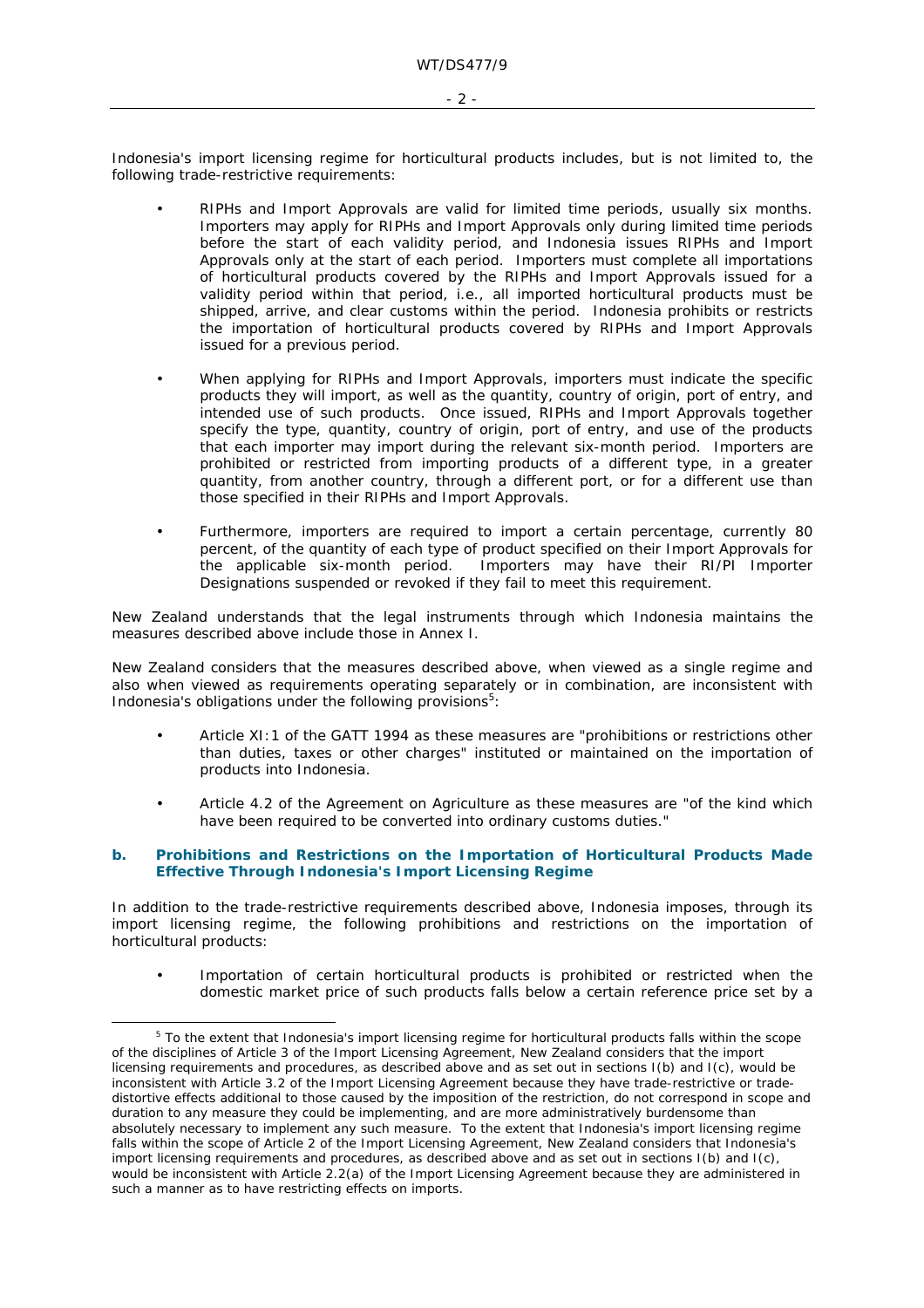ministerial body.<sup>6</sup> For instance, RIPHs are issued only if the market price of certain products remains above a set reference price.

- Indonesia prohibits or restricts the importation of fresh horticultural products for consumption that were harvested more than six months previously.
- The MOT and MOA limit the type and quantity of horticultural products allowed to be imported by limiting the types and quantities of products specified in an RIPH or Import Approval.

New Zealand understands that the legal instruments through which Indonesia maintains these measures include those in Annex I.

New Zealand considers that the measures described above, when viewed as elements of Indonesia's import licensing regime and also when viewed as distinct measures, are inconsistent with Indonesia's obligations under the following provisions:

- Article XI:1 of the GATT 1994 as these measures are "prohibitions or restrictions other than duties, taxes or other charges" instituted or maintained on the importation of products into Indonesia.
- Article 4.2 of the Agreement on Agriculture as these measures are "of the kind which have been required to be converted into ordinary customs duties."

# **c. Prohibitions and Restrictions on Importation Relating to the Use, Sale, Offering for Sale, Distribution, Storage, or Transportation of Imported Horticultural Products Made Effective Through Indonesia's Import Licensing Regime**

Indonesia also imposes, through its import licensing regime, the following prohibitions and restrictions on the importation of horticultural products that relate to the use, sale, offering for sale, distribution, storage, or transportation of imported products:

- RIs are permitted to import horticultural products only for sale to distributors and are prohibited from importing such products for sale directly to consumers or retailers.
- PIs are prohibited from importing horticultural products other than as materials for industrial production processes and are prohibited from trading or transferring any excess products.

If importers fail to comply with these requirements, they are subject to sanction by revocation of their RI or PI Importer Designation, and ineligibility for a future Importer Designation for two years.

• Further, as a condition of being able to import horticultural products into Indonesia, importers are required to own storage facilities and means of transport for imported horticultural products.

New Zealand understands that the legal instruments through which Indonesia maintains these measures include those in Annex I.

New Zealand considers that the measures described above, when viewed as elements of Indonesia's import licensing regime and also when viewed as distinct measures, are inconsistent with Indonesia's obligations under the following provisions:

Article XI:1 of the GATT 1994 as these measures are "prohibitions or restrictions other than duties, taxes or other charges" instituted or maintained on the importation of products into Indonesia.<sup>7</sup>

 $\overline{\phantom{0}}$  These products currently are listed in Article 14B of MOT Regulation 16/2013, as amended by MOT Regulation 47/2013.

 $7$  To the extent that these measures are measures affecting the internal sale, offering for sale, purchase, transportation, distribution or use of products, New Zealand considers that they would be inconsistent with Article III:4 of the GATT 1994 because Indonesia does not impose similar limitations on the internal sale,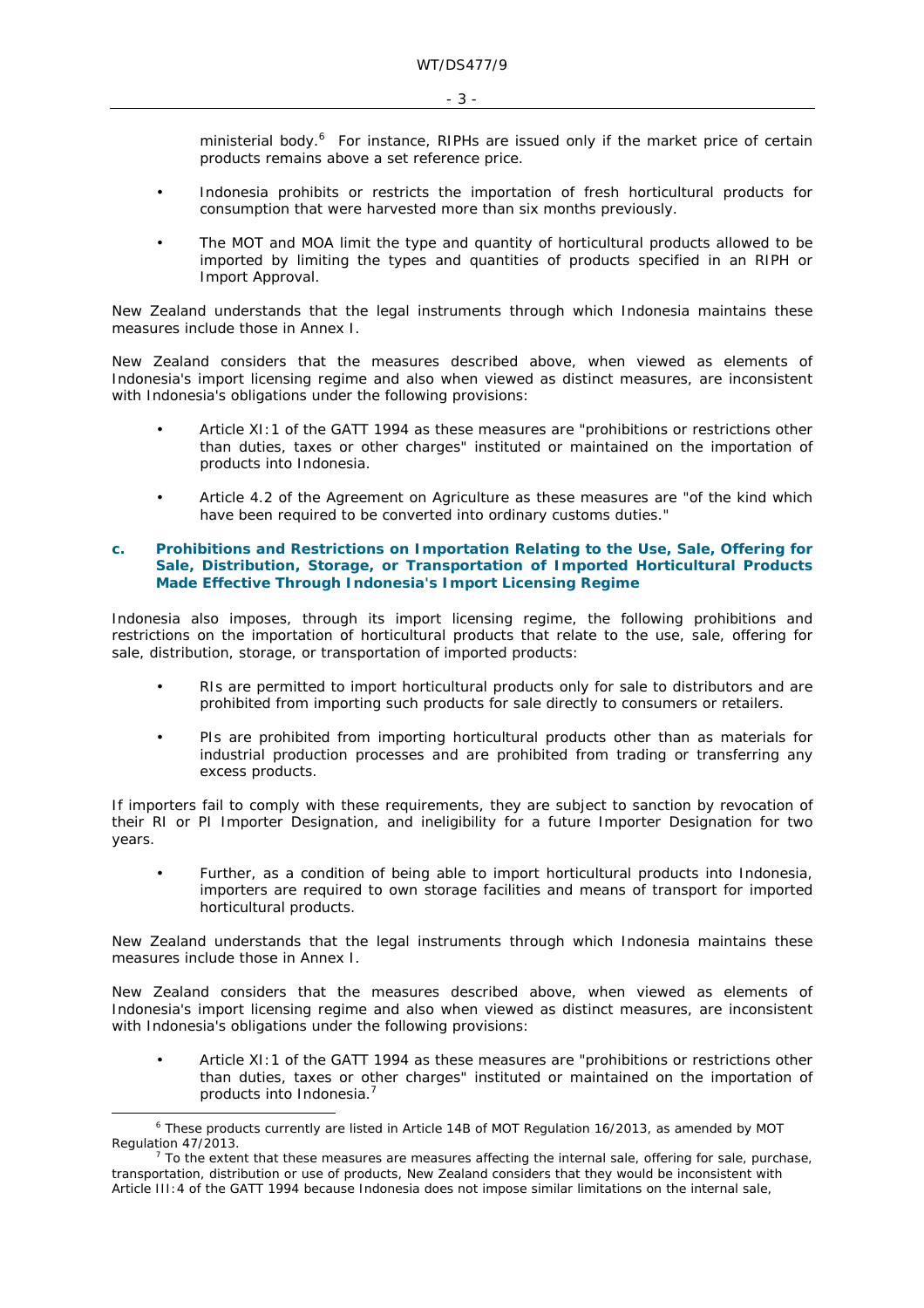- $-4 -$
- Article 4.2 of the Agreement on Agriculture as these measures are "of the kind which have been required to be converted into ordinary customs duties."

# **II. ANIMALS AND ANIMAL PRODUCTS**

ł

Indonesia imposes prohibitions and restrictions on the importation of animals and animal products through its import licensing regime for animals and animal products.

# **a. Indonesia's Trade-Restrictive Import Licensing Regime**

Indonesia's import licensing regime for animals and animal products involves at least three distinct application and approval processes: (1) an Importer Designation from the MOT for animals and animal products; (2) an animal and animal products Import Recommendation from the MOA; and (3) an Import Approval from the MOT. Importers must apply for and receive each of these approvals in order to import covered animals and animal products into Indonesia.

Indonesia's import licensing regime for animals and animal products includes, but is not limited to, the following trade-restrictive requirements:

- Recommendations and Import Approvals are valid for limited time periods. Recommendations are valid, at the latest, up to the end of the current year, and Import Approvals are valid for three-month periods. Importers may apply for Recommendations and Import Approvals only during limited time periods before the start of each validity period, and Indonesia issues these documents only at the start of each period. Importers must complete all importations of animals and animal products covered by the Recommendations and Import Approvals within a given validity period, *i.e.*, all imports must be shipped, arrive, and clear customs within the period for which the associated Import Approval is valid. Indonesia prohibits or restricts the importation of animals and animal products covered by Recommendations and Import Approvals issued for a previous period.
- When applying for Recommendations and Import Approvals, importers must indicate the specific products they will import, as well as the quantity, country of origin, port of entry, and intended use of such products. Once issued, Recommendations and Import Approvals together specify the type, quantity, country of origin, port of entry, and use of the products that each importer may import during the relevant three-month period. Importers are prohibited or restricted from importing products of a different type, in a greater quantity, from another country, through a different port, or for a different use than those specified in their Recommendations and Import Approvals.
- Furthermore, importers are required to import, on a yearly basis, a certain percentage, currently 80 percent, of the quantity of each type of product specified on their Import Approvals. Importers may have their Importer Designations, Recommendations, and/or Import Approvals suspended or revoked if they fail to meet this requirement.

New Zealand understands that the legal instruments through which Indonesia maintains the measures described above include those in Annex II.

New Zealand considers that the measures described above, when viewed as a single regime and also when viewed as requirements operating separately or in combination, are inconsistent with Indonesia's obligations under the following provisions $8$ :

offering for sale, purchase, transportation, storage, distribution and use of like domestic products and, therefore, Indonesia's laws, regulations and requirements accord less favourable treatment to imported products than like domestic products. 8

<sup>&</sup>lt;sup>8</sup> To the extent that Indonesia's import licensing regime for animals and animal products falls within the scope of the disciplines of Article 3 of the Import Licensing Agreement, New Zealand considers that the import licensing requirements and procedures, as described above and as set out in sections II(b) and II(c), would be inconsistent with Article 3.2 of the Import Licensing Agreement because they have trade-restrictive or tradedistortive effects additional to those caused by the imposition of the restriction, do not correspond in scope and duration to any measure they could be implementing, and are more administratively burdensome than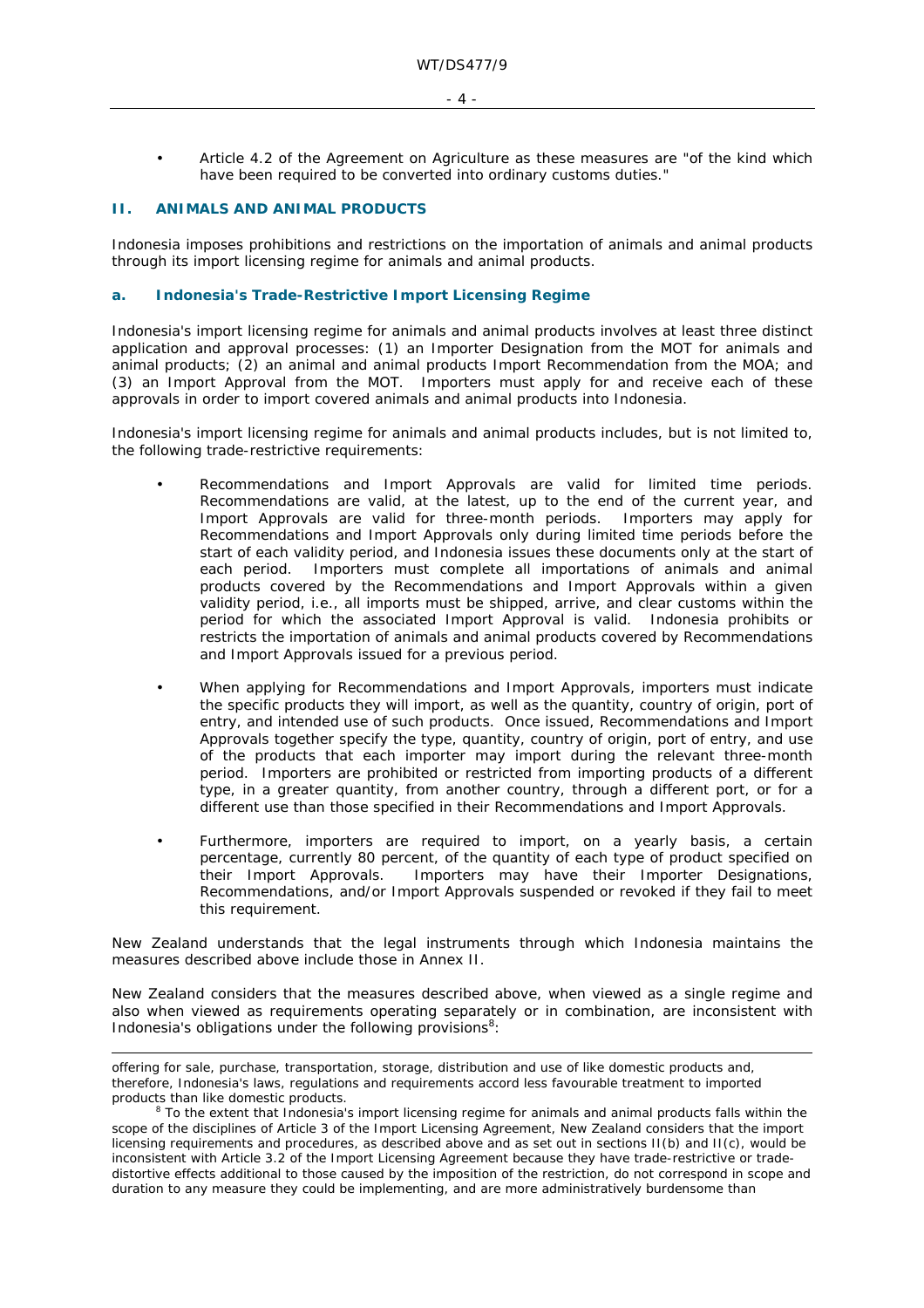- Article XI:1 of the GATT 1994 as these measures are "prohibitions or restrictions other than duties, taxes or other charges" instituted or maintained on the importation of products into Indonesia.
- Article 4.2 of the Agreement on Agriculture as these measures are "of the kind which have been required to be converted into ordinary customs duties."

### **b. Prohibitions and Restrictions on the Importation of Animals and Animal Products Made Effective Through Indonesia's Import Licensing Regime**

In addition to the trade-restrictive requirements described above, Indonesia imposes, through its import licensing regime, the following prohibitions and restrictions on the importation of animals and animal products:

- Indonesia prohibits or restricts the importation of those covered animals and animal products not listed in the appendices to relevant import regulations, including all bovine offal products (except some cuts of tongue and tail), all secondary beef cuts (*inter alia* beef blade, knuckles, chuck, inside round and outside round), all bovine carcass, and poultry parts.<sup>9</sup>
- With respect to certain types of animal products, importation is only permitted on the condition that importing entities have "absorbed" meat from local slaughter houses.
- The MOT and the MOA limit the type and quantity of animal products allowed to be imported by limiting the types and quantities of products specified in a Recommendation or Import Approval.<sup>10</sup>
- Importation of certain animal products is prohibited or restricted when the domestic market price of such products falls below a specified reference price set by a ministerial body.<sup>11</sup>

New Zealand understands that the legal instruments through which Indonesia maintains these measures include those in Annex II.

New Zealand considers that the measures described above, when viewed as elements of Indonesia's import licensing regime and also when viewed as distinct measures, are inconsistent with Indonesia's obligations under the following provisions:

- Article XI:1 of the GATT 1994 as these measures are "prohibitions or restrictions other than duties, taxes or other charges" instituted or maintained on the importation of products into Indonesia.12
- Article 4.2 of the Agreement on Agriculture as these measures are "of the kind which have been required to be converted into ordinary customs duties."

ł

absolutely necessary to implement any such measure. To the extent that Indonesia's import licensing regime falls within the scope of Article 2 of the Import Licensing Agreement, New Zealand considers that Indonesia's import licensing requirements and procedures, as described above and as set out in sections II(b) and II(c), would be inconsistent with Article 2.2(a) of the Import Licensing Agreement, because they are administered in such a manner as to have restricting effects on imports.

Currently, all covered animals and animal products not listed in the appendices of both MOA Regulation 139/2014 and MOT Regulation 46/2013 are banned from importation.<br><sup>10</sup> See, *e.g.*, Article 28 of MOA Regulation 139/2014 (stating that the quantity of animal product

specified in a Recommendation is set by the Ministry of Trade).<br><sup>11</sup> These products currently include the secondary cuts of the animal products listed in Appendix I of<br>MOT Regulation 46/2013.

To the extent that the absorption requirement is a measure affecting the internal sale, offering for sale, purchase, transportation, distribution or use of products, New Zealand considers that it would be inconsistent with Article III:4 of the GATT 1994 because it accords less favourable treatment to imported products than to like domestic products.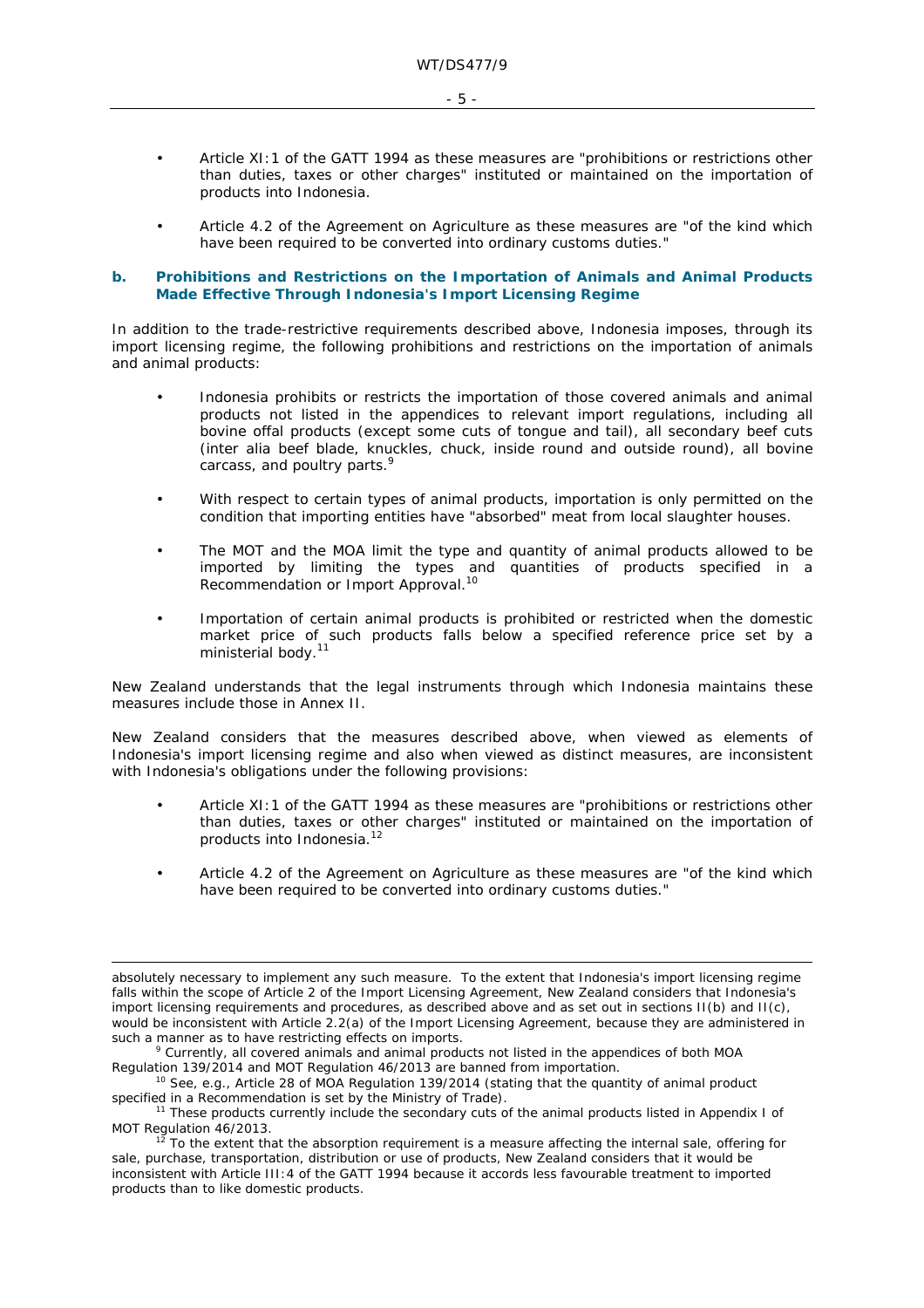# - 6 -

### **c. Prohibitions and Restrictions on Importation Relating to the Use, Sale, Offering for Sale, Distribution, Storage, or Transportation of Imported Animals and Animal Products Made Effective Through Indonesia's Import Licensing Regime**

Indonesia also imposes, through its import licensing regime, the following restrictions on the importation of animals and animal products that relate to the use, sale, offering for sale, distribution, storage or transportation of imported products:

- Indonesia prohibits or restricts the importation of certain animals and animal products for certain uses and for distribution and sale through certain channels. For example, the importation of certain bovine products is only permitted for use in hotels, restaurants, catering and industry and for other special purposes. Importation of bovine products for sale directly to consumers at modern and traditional markets, which are the primary consumer retail channels for bovine products in Indonesia, is also restricted or prohibited.<sup>13</sup>
- As a condition of being able to import animals and animal products into Indonesia, importers are required to own storage facilities and means of transport for imported animals and animal products.

New Zealand understands that the legal instruments through which Indonesia maintains these measures include those in Annex II.

New Zealand considers that the measures described above, when viewed as elements of Indonesia's import licensing regime and also when viewed as distinct measures, are inconsistent with Indonesia's obligations under the following provisions:

- Article XI:1 of the GATT 1994 as these measures are "prohibitions or restrictions other than duties, taxes or other charges" instituted or maintained on the importation of products into Indonesia.14
- Article 4.2 of the Agreement on Agriculture as these measures are "of the kind which have been required to be converted into ordinary customs duties."

#### **III. PROHIBITIONS AND RESTRICTIONS ON AGRICULTURAL PRODUCTS BASED ON THE SUFFICIENCY OF DOMESTIC PRODUCTION TO FULFILL DOMESTIC DEMAND**

Indonesia prohibits or restricts the importation of horticultural products when domestic production is deemed sufficient to fulfill domestic demand.

New Zealand understands that the legal instruments through which Indonesia maintains this measure are:

- Law of the Republic of Indonesia Number 13 of Year 2010 Concerning Horticulture;
- Law of the Republic of Indonesia Number 18/2012 Concerning Food; and
- Law of the Republic of Indonesia Number 19/2013 Concerning Protection and Empowerment of Farmers.

as well as any amendments, replacements, related measures, or implementing measures.

Indonesia prohibits or restricts the importation of animals and animal products when domestic production is deemed sufficient to fulfill domestic demand.

<sup>&</sup>lt;sup>13</sup> These products currently are listed in Appendix I of MoA 139/2014 and Appendix I of MoT 46/2013.<br><sup>14</sup> To the extent that these measures are measures affecting the internal sale, offering for sale,

purchase, transportation, distribution or use of products, New Zealand considers that they would be

inconsistent with Article III:4 of the GATT 1994 because Indonesia does not impose similar limitations on the internal sale, offering for sale, purchase, transportation, storage, distribution and use of like domestic products and, therefore, Indonesia's laws, regulations and requirements accord less favourable treatment to imported products than to like domestic products.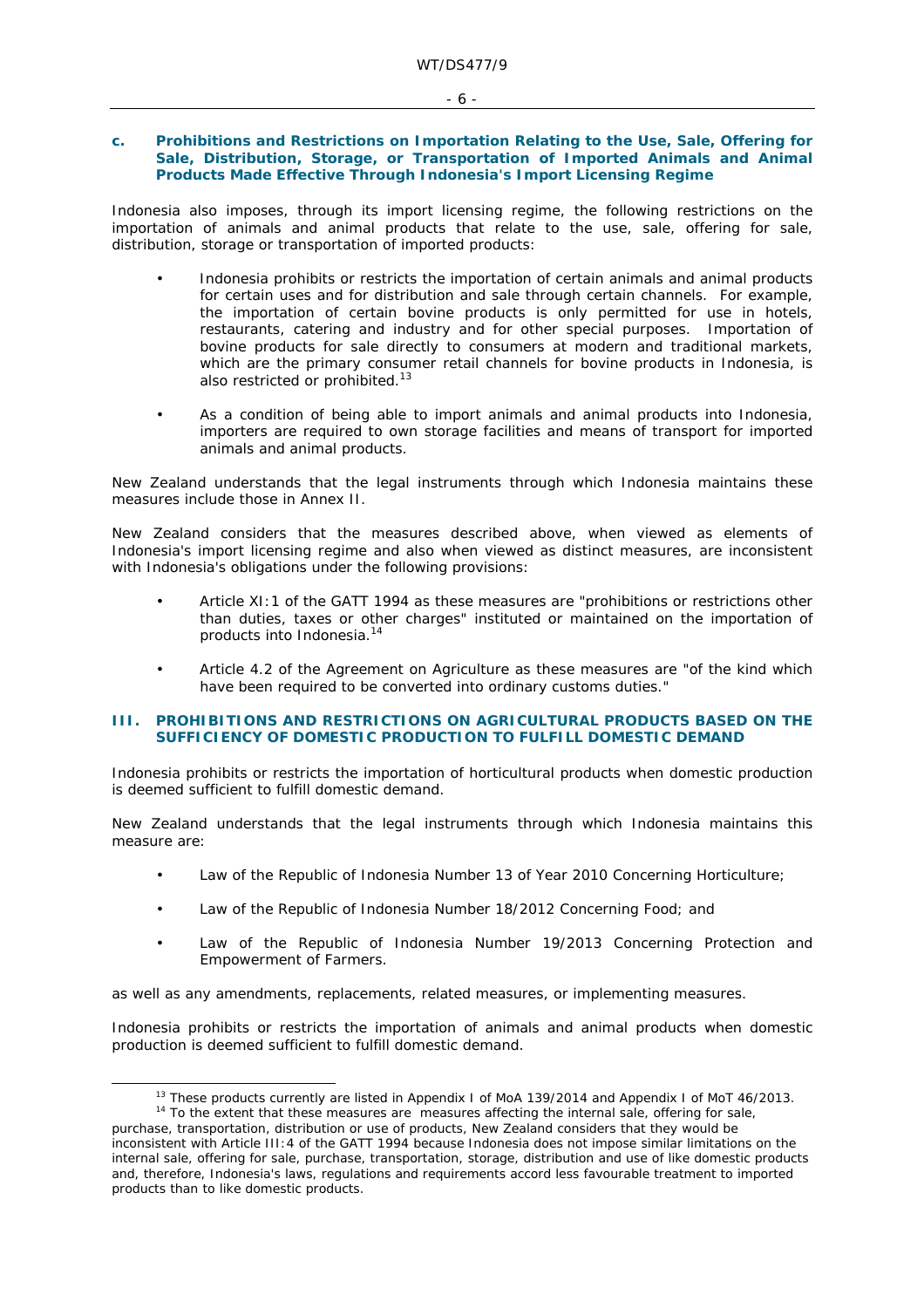- 7 -

New Zealand understands that the legal instruments through which Indonesia maintains this measure are:

- Law of the Republic of Indonesia Number 18/2009 on Animal Husbandry and Animal Health, as amended by Law of the Republic of Indonesia Number 41/2014 on Amendment of Law Number 18/2009 on Animal Husbandry and Animal Health;
- Law of the Republic of Indonesia Number 18/2012 Concerning Food; and
- Law of the Republic of Indonesia Number 19/2013 Concerning Protection and Empowerment of Farmers.

as well as any amendments, replacements, related measures, or implementing measures.

New Zealand considers that the measures described above are inconsistent with Indonesia's obligations under the following provisions:

- Article XI:1 of the GATT 1994 as this measure is a "prohibition or restriction other than duties, taxes or other charges" instituted or maintained on the importation of products into Indonesia.
- Article 4.2 of the Agreement on Agriculture as this measure is "of the kind which have been required to be converted into ordinary customs duties."

\* \* \*

Therefore, New Zealand respectfully requests, pursuant to Article 6 of the DSU, that the Dispute Settlement Body establish a panel to examine this matter, with standard terms of reference as set out in Article 7.1 of the DSU. As the United States is also requesting the establishment of a panel related to the same matter, New Zealand further respectfully requests, pursuant to Article 9.1 of the DSU, that the Dispute Settlement Body establish a single panel to examine both complaints.

**\_\_\_\_\_\_\_\_\_\_\_\_\_\_\_**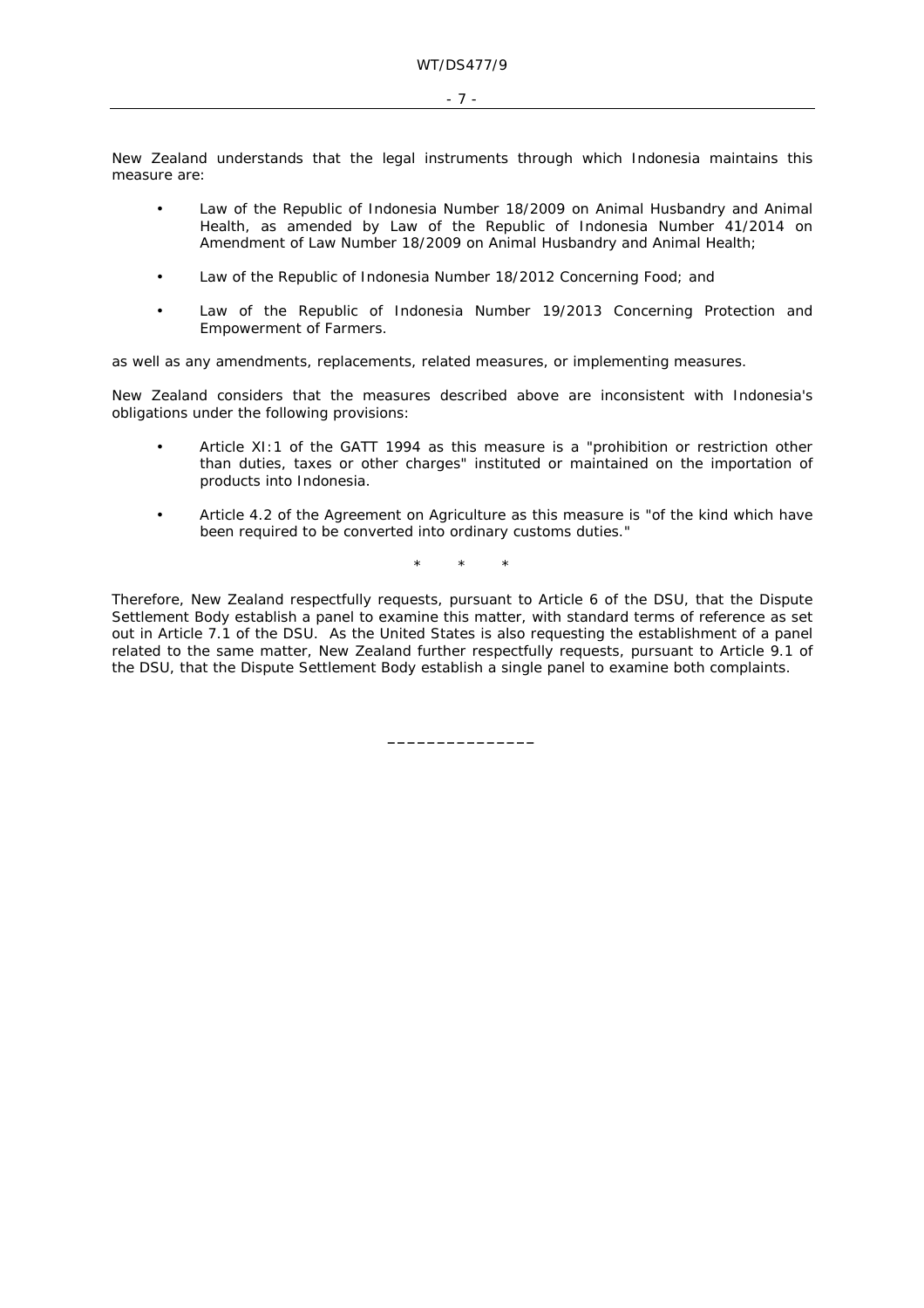#### - 8 -

# **Annex I**

New Zealand understands that the legal instruments through which Indonesia maintains the measures set out in Part I of the Panel Request include<sup>15</sup>:

- Regulation of the Ministry of Agriculture Number 86/Permentan/OT.140/8/2013 Concerning Import Recommendation of Horticulture Products ("MOA Regulation 86/2013"), which repeals and replaces Regulation of the Minister of Agriculture Number 47/Permentan/OT.140/4/2013 Concerning Recommendation on the Importation of Horticulture Products, which repealed and replaced Regulation of the Minister of Agriculture Number 60/Permentan/OT.140/9/2012;
- Regulation of the Minister of Trade Number 16/M-DAG/PER/4/2013 Concerning Provisions on Horticulture Product Import ("MOT Regulation 16/2013"), which repeals and replaces Regulation of the Minister of Trade Number 30/M-DAG/PER/5/2012 Concerning the Provisions on Import of Horticultural Products and Regulation of the Minister of Trade Number 60/M-DAG/PER/9/2012 Regarding Second Amendment of Regulation of the Minister of Trade Number 30/M-DAG/PER/5/2012 Regarding Provisions on Import of Horticultural Products; and
- Regulation of the Ministry of Trade Number 47/M-DAG/PER/8/2013 Concerning Amendment of Regulation of the Minister of Trade Number 16/M-DAG/PER/4/2013 Concerning Import Provision of Horticulture Product ("MOT Regulation 47/2013").

as well as any amendments, replacements, related measures, or implementing measures.

<sup>&</sup>lt;sup>15</sup> New Zealand understands that the regulations listed were promulgated pursuant to the framework set out in the following laws:

Law of the Republic of Indonesia Number 13 of Year 2010 Concerning Horticulture;

Law of the Republic of Indonesia Number 18/2012 Concerning Food; and

Law of the Republic of Indonesia Number 7 of Year 2014 Concerning Trade.